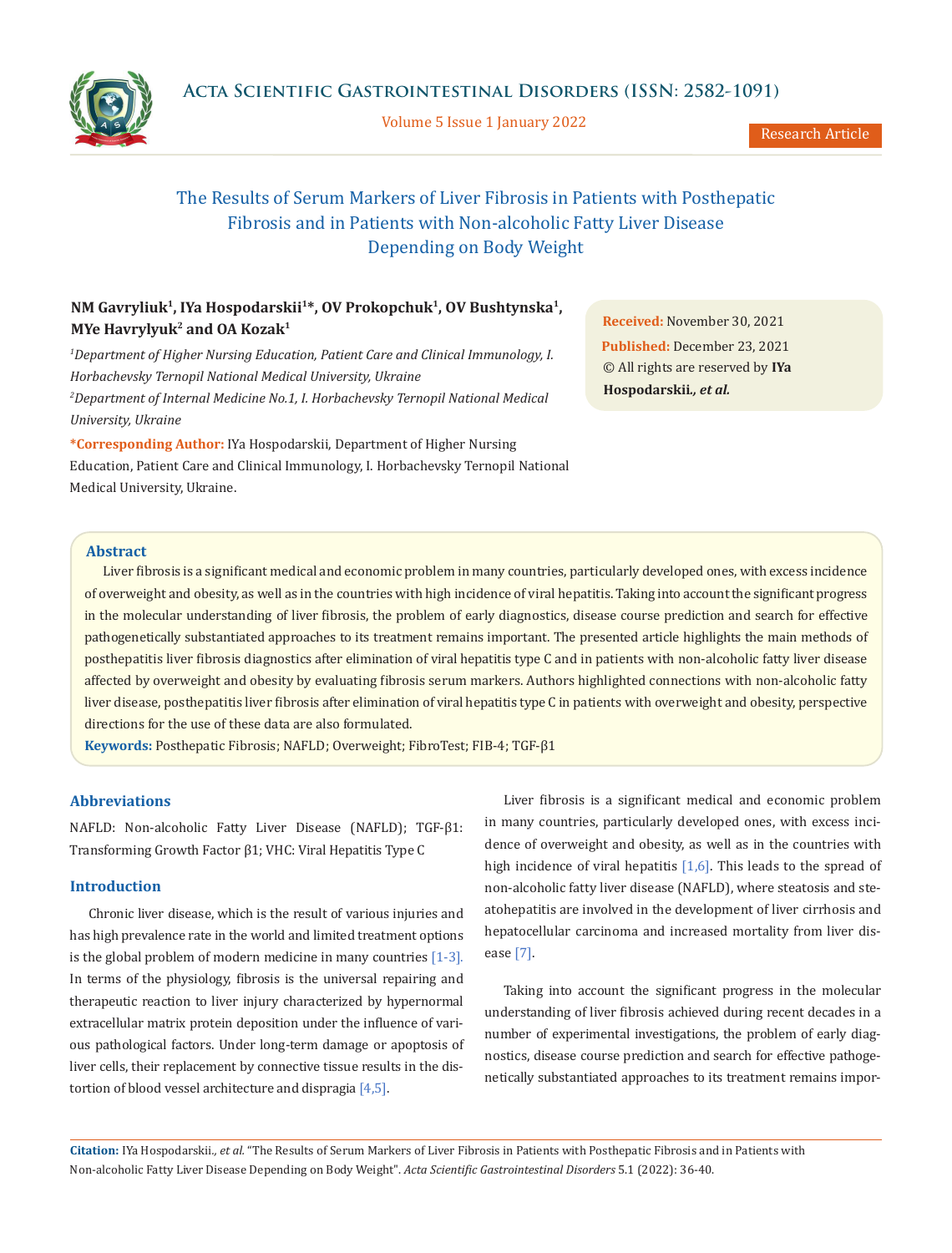tant [8,9]. In most cases, NAFLD and liver fibrosis in overweight and obese patients, as well as in patients after elimination of viral hepatitis type C (VHC), often remain undiagnosed and are not treated, and patients consult a doctor in the presence of cardiovascular and liver complications in advanced stages.

Purpose. Improvement of the diagnostics of posthepatitis liver fibrosis after HCV infection elimination and in patients with nonalcoholic fatty liver disease affected by overweight and obesity by evaluating fibrosis serum markers.

## **Materials and Methods**

The investigation was carried out at the Department of Gastroenterology and Hepatology, of Ternopil University Hospital. We examined 115 patients with different body mass index. The first group included 56 patients with liver fibrosis without concomitant pathology and registered recovery from HCV infection. The second group included 59 patients with NAFLD. According to the classification of the WHO International Obesity Group (1997), all patients were divided into subgroups: 18.5-24.9 kg/m<sup>2</sup> - normal body weight; 25-29.9 kg/m<sup>2</sup> - overweight (pre-obesity); 30.0-34.9 kg/m<sup>2</sup> - obesity of the I degree. Beside biochemical analysis, the patients were examined for serum markers alpha2-macroglobulin, haptoglobulin, apoliproprotein A1 in order to determine FibroTest index for fibrosis stage verification. In addition, FIB-4 index was calculated.

In order to interpret FibroTest results and data translation into fibrosis stage, the most common scale of histological METAVIR indices was used.

| <b>METAVIR</b><br>stage of fibrosis |
|-------------------------------------|
| F4                                  |
| F3-F4                               |
| F <sub>3</sub>                      |
| F <sub>2</sub>                      |
| $F1-F2$                             |
| F1                                  |
| $F0-F1$                             |
|                                     |

**Table a**

Another predictor of liver fibrosis progression is serum transforming growth factor β1 (TGF-β1). For TGF-β1 quantitation in blood serum we used the Enzyme-linked Immunosorbent Assay (ELISA) analyses on automated enzyme-immunoassay analyzer "MultiskanFC-357" according to the instructions of the test system "Human TGF β1 Platinum ELISA (BMS249/4 BMS249/4TEN; eBioscience, Austria)".

#### **Results and Discussion**

The examined group I included 29 (25.22%) men and 27 (23.48%) women (mean age -  $(45.79 \pm 2.00)$  and  $(53.41 \pm 1.90)$ years). Group II, consisted of 28 (24.35%) men and 31 (26.95%) women with mean age (48.71  $\pm$  2.37) and (51.1  $\pm$  1.78) years. Both groups were representative by age and gender. While using FIB-4 index in patients with various BMI, we obtained a significant difference in index value in patients with normal body weight and preobesity ( $p < 0.01$ ), normal body weight and obesity of the I degree  $(p < 0.01)$ , pre-obesity and obesity of the I degree  $(p < 0.01)$  (Figure 1, Table 1). Correlation analyses by Spearman's rank definitely confirms the liver fibrosis progression, calculated by FIB-4 index, with increasing BMI ( $r = 0.83$ ,  $p < 0.05$ ).



**Figure 1:** Comparative characteristics of FIB-4 index in subgroups.

FIB-4 <1.45 value indicated the absence of significant fibrosis (F0-F2 fibrosis), and FIB-4> 3.25 value indicated the presence of significant fibrosis (F3-F4 fibrosis).

While interpreting the given index results, we can confirm that moderate fibrosis was not observed in patients with normal body weight, since the calculated average values were less than 1.45. In

**Citation:** ІYa Hospodarskii*., et al.* "The Results of Serum Markers of Liver Fibrosis in Patients with Posthepatic Fibrosis and in Patients with Non-alcoholic Fatty Liver Disease Depending on Body Weight". *Acta Scientific Gastrointestinal Disorders* 5.1 (2022): 36-40.

37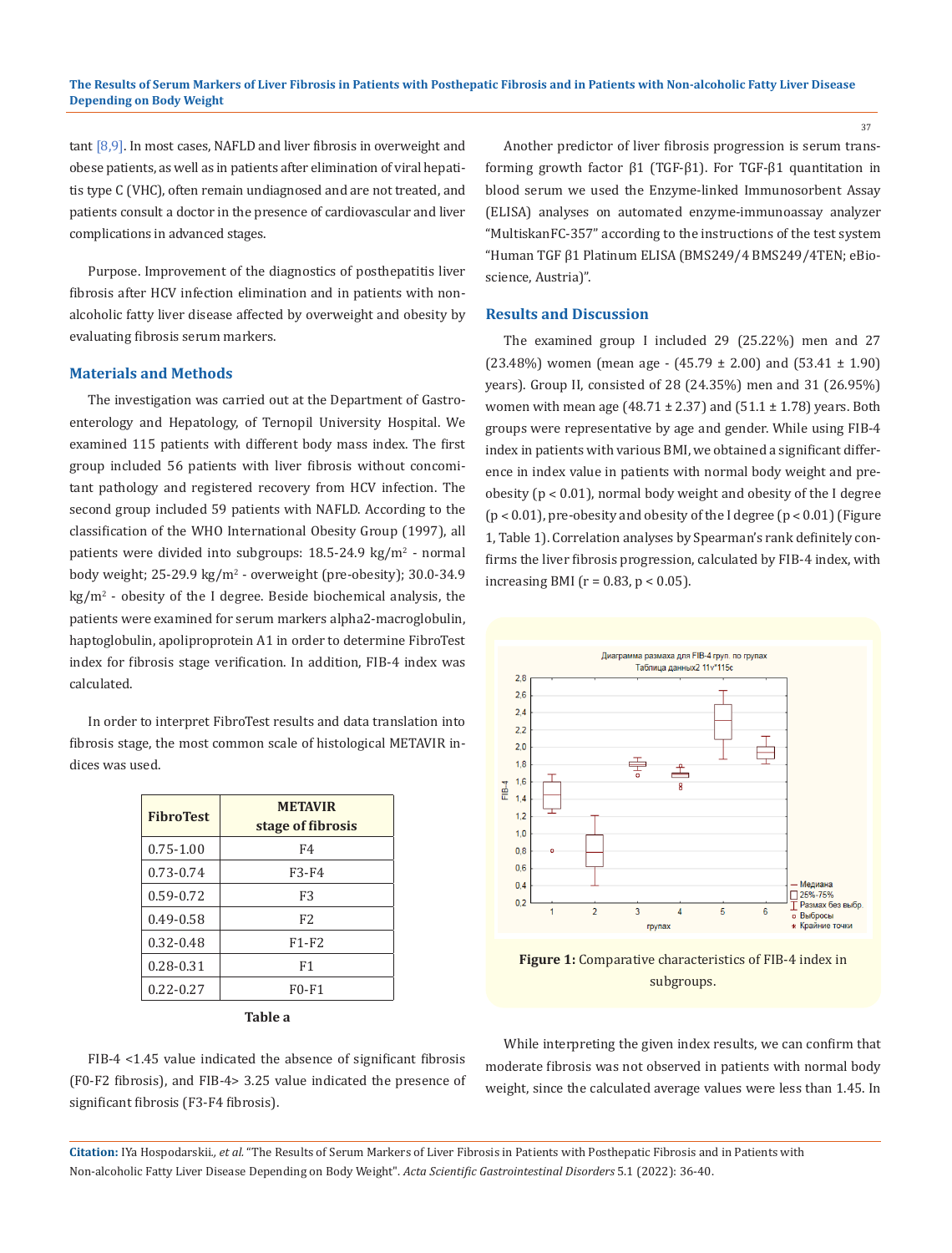patients with pre-obesity and obesity of the I degree, the average values were less than 3.25, indicating the absence of significant fibrosis.

The dependence FIB-4 on the level of  $A\pi$ T ( $r = 0.64$ ,  $p < 0.05$ ), AcT (r = 0.67, p < 0.05), dyslipidaemia (r = 0.28, p < 0.05) platelets  $(r = -0.55, p < 0.05)$  was also found.

|                                                                                                    | $FIB-4$                        |                 |           |  |  |
|----------------------------------------------------------------------------------------------------|--------------------------------|-----------------|-----------|--|--|
| Group                                                                                              | <b>Posthepatic</b><br>fibrosis | <b>NAFLD</b>    | p         |  |  |
| BMI 18,5-24,9 kg/m <sup>2</sup>                                                                    | $1.42 \pm 0.05$                | $0.80 \pm 0.05$ | $< 0.01*$ |  |  |
| BMI 25-29,9 kg/m <sup>2</sup>                                                                      | $1,80 \pm 0,01$                | $1,68 \pm 0,01$ | $< 0.01*$ |  |  |
| BMI 30-34,9 kg/m <sup>2</sup>                                                                      | $2,26 \pm 0,06$                | $1,94 \pm 0,02$ | $< 0.01*$ |  |  |
| Note, significant difference was calculated by the<br>Kraskel-Wallis criterion: $*$ - $p < 0.01$ . |                                |                 |           |  |  |

**Table 1**: Indicators of FIB-4 index in subgroups  $(M \pm m)$ .

FibroTest (Fibrotest) was used for differential diagnostics of liver fibrosis stages. In the application of minimally invasive method for FIB-4 liver fibrosis diagnosing, and Fibrotest use as well, we obtained a significant difference in test values in patients with normal body weight and pre-obesity  $(p < 0.01)$ , normal body weight and obesity of the I degree ( $p < 0.01$ ), pre-obesity and obesity of the I degree ( $p < 0.01$ ). Comparative characteristics of FibroTest indicators by subgroups is given in figure 2.



The significance of difference between FibroTest values in the subgroups relatively to BMI and the disease etiology are given in table 2. Similar difference between the above-mentioned groups was observed in the analysis of 5 separate indicators used to calculate the fibrotest, namely in analysis of alpha-2-macroglobulin, haptoglobulin, apolipoprotein A1, total bilirubin, GGTP.

|                                                                                                  | <b>Fibrotest</b>                      |                 |           |  |  |
|--------------------------------------------------------------------------------------------------|---------------------------------------|-----------------|-----------|--|--|
| Group                                                                                            | <b>Posthepatic</b><br><b>fibrosis</b> | <b>NAFLD</b>    | p         |  |  |
| BMI 18,5-24,9<br>$\text{kg}/\text{m}^2$                                                          | $0.31 \pm 0.01$                       | $0.14 \pm 0.01$ | $< 0.01*$ |  |  |
| BMI 25-29,9 kg/<br>m <sup>2</sup>                                                                | $0.43 \pm 0.03$                       | $0.33 \pm 0.01$ | $0.02*$   |  |  |
| BMI 30-34,9 kg/<br>m <sup>2</sup>                                                                | $0.52 \pm 0.03$                       | $0.49 \pm 0.02$ | 0,22      |  |  |
| Note, significant difference was calculated by the<br>Kraskel-Wallis criterion: $* - p < 0.01$ . |                                       |                 |           |  |  |

**Table 2:** Fibrotest index indicators in subgroups  $(M \pm m)$ .

No differences were found While analyzing the total bilirubin concentration between groups with different body weight. While determining GGTP level in blood, a significant difference was found only between patients with normal body weight and obesity of the I degree  $(p < 0.01)$ .

Correlation analysis showed a significant connection between Fibrotest and FIB-4 index ( $r = 0.86$ ,  $p < 0.05$ ). Thus, it is recommended to carry out both methods for case follow-up of patients with liver fibrosis, as they complement each other.

The content of TGF-β1 in blood significantly increased with increasing fibrosis stage and BMI with maximum values in the group of patients with NAFLD and BMI 30-34.9  $\text{kg/m}^2$  (p < 0.05). With liver fibrosis progression, the concentration of TGF-β1 in blood increases ( $r = 0.78$ ,  $p < 0.05$ ), confirming the role of TGF- $\beta$ 1 in activating hepatic stellate cells and stimulating the synthesis of collagen and other BMA components and is the probable marker of NAFLD progression (Table 3).

During the anthropometric data analysis, direct correlations between BMI and TFG -  $β1$  (r = 0.74, p < 0.05) were determined. A significant relationship between the level of direct (TFG-β1) and

**Citation:** ІYa Hospodarskii*., et al.* "The Results of Serum Markers of Liver Fibrosis in Patients with Posthepatic Fibrosis and in Patients with Non-alcoholic Fatty Liver Disease Depending on Body Weight". *Acta Scientific Gastrointestinal Disorders* 5.1 (2022): 36-40.

38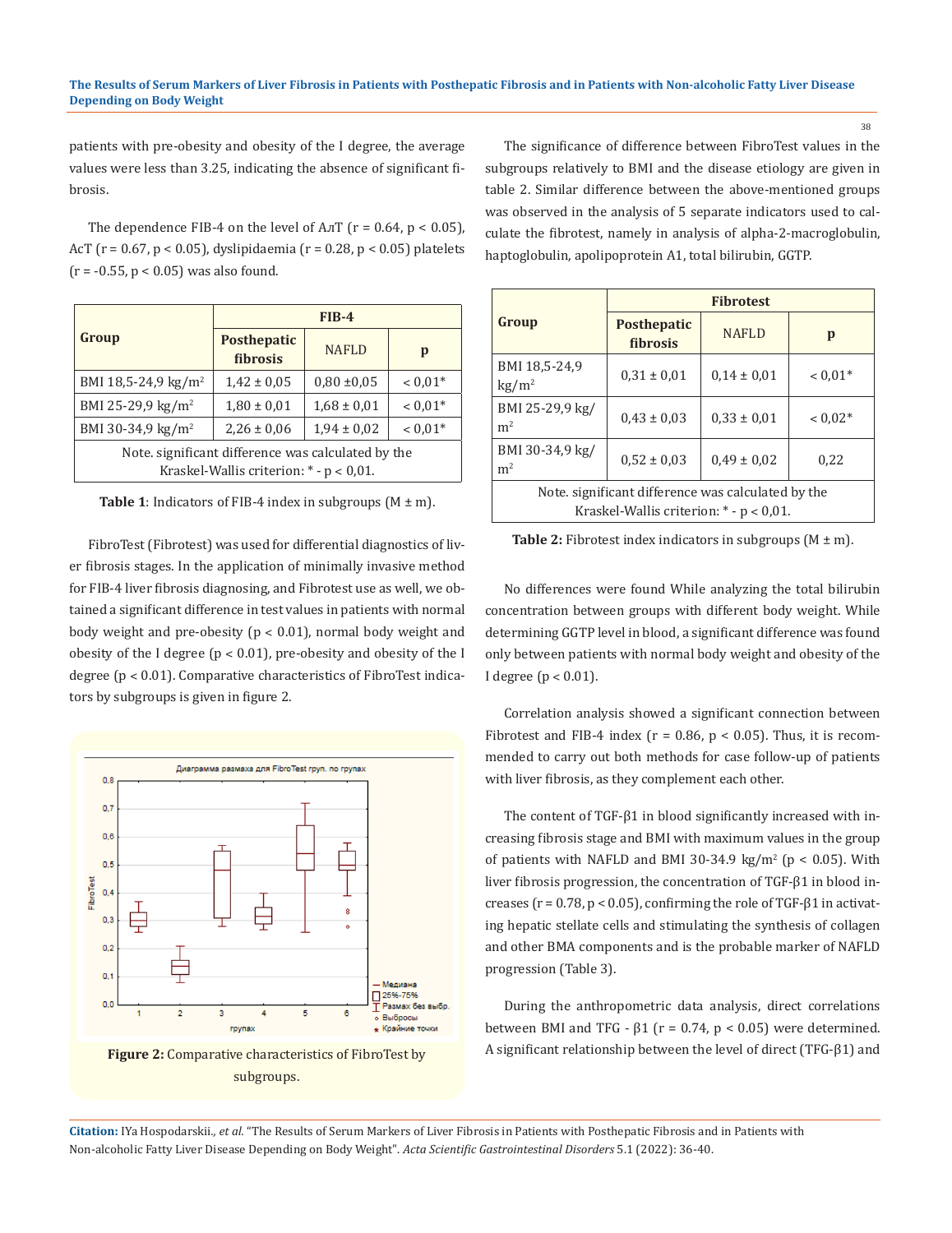|                                                                                                    |                         | $TGF-β1, \pi r/mJ$   |          |  |  |
|----------------------------------------------------------------------------------------------------|-------------------------|----------------------|----------|--|--|
| Group                                                                                              | posthepatic<br>fibrosis | <b>NAFLD</b>         | p        |  |  |
| BMI 18,5-24,9<br>$\text{kg}/\text{m}^2$                                                            | 12020,76 ± 973,9        | $8023,33 \pm 945,5$  | $0,016*$ |  |  |
| BMI 25-29,9<br>$\text{kg}/\text{m}^2$                                                              | $14910,70 \pm 600,1$    | $12492.83 \pm 376.9$ | $0,006*$ |  |  |
| BMI 30-34,9<br>$\text{kg/m}^2$                                                                     | $20529,60 \pm 948,7$    | $18794.40 \pm 438.8$ | 0,130    |  |  |
| Note, significant difference was calculated by the<br>Kraskel-Wallis criterion: $*$ - $p < 0.01$ . |                         |                      |          |  |  |

**Table 3:** Comparative characteristics of TGF-β1 (M ± m).

indirect (ALT and AST) markers of fibrosis was revealed. Respectively, TFG -  $β1$  with the level of ALT ( $r = 0.59$ ,  $p < 0.05$ ) and with the level of AST ( $r = 0.62$  p < 0.05).

We found direct correlations of TFG-β with liver fibrosis stage according to the fibrotest ( $r = 0.86$ ,  $p < 0.05$ ) with FIB-4 index ( $r =$ 0.77, p < 0.05). In detailed correlation analysis with fibrotest parameters, direct relationship between TFG-β and alpha-2-macroglobulin ( $r = 0.66$ ,  $p < 0.05$ ) and apolipoprotein A1 ( $r = 0.37$ ,  $p <$ 0.05), and feedback with haptoglobulin ( $r = -0.57$ ,  $p < 0.05$ ) were obtained.

The presence of direct correlations between liver density, TFG - β in patients with posthepatic fibrosis and patients with NAFLD in combination with increased body mass index indicates mutually precipitating effect of these diseases, which generally contributes to the activation of fibrosis in the liver and is confirmed by literature data [10].

## **Conclusion**

Thus, while verifying liver fibrosis with FIB-4, Fibrotest it was found that overweight and obesity significantly affect the fibrosis stage regardless of its etiology ( $p < 0.01$ ), but the indices in patients with posthepatic fibrosis after HCV- infection elimination were significantly higher than in patients with NAFLD and BMI 18.5-24.9  $\text{kg/m}^2$  and BMI = 25-29.9 (p < 0.01). Analyzing the indicators of serum markers for fibrosis diagnostics, such as FIB-4, FibroTest (Fibrotest) we can state that they correlate with each other and with biochemical parameters of blood and generally complement the dependence of overweight and obesity on the liver fibrosis degree and are confirmed by many authors.

The content of TGF-β in blood significantly increases with the growth of fibrosis stage and BMI with maximum values in the group of patients with NAFLD and BMI 30-34.9 kg/m<sup>2</sup> ( $p < 0.05$ ). With the liver fibrosis progression, the concentration of TGF-β1 in blood increases ( $r = 0.78$ ,  $p < 0.05$ ), confirming the role of TGF- $\beta$ 1 in the activation of hepatic stellate cells and stimulation of the synthesis of collagen and other extracellular matrix components and is a probable marker of NAFLD progression.

## **Conflict of Interest**

The authors declare that there is no conflict of interest.

#### **Bibliography**

- 1. [Marcellin Patrick and Blaise K Kutala. "Liver diseases: A ma](https://onlinelibrary.wiley.com/doi/full/10.1111/liv.13682)[jor, neglected global public health problem requiring urgent](https://onlinelibrary.wiley.com/doi/full/10.1111/liv.13682)  [actions and large-scale screening".](https://onlinelibrary.wiley.com/doi/full/10.1111/liv.13682) *Liver International: Official [Journal of the International Association for the Study of the Liv](https://onlinelibrary.wiley.com/doi/full/10.1111/liv.13682)er* [38.1 \(2018\): 2-6.](https://onlinelibrary.wiley.com/doi/full/10.1111/liv.13682)
- 2. Poilil Surendran Suchithra., *et al*[. "Nanoparticles for the treat](https://pubmed.ncbi.nlm.nih.gov/29033567/)ment of liver fibrosis". *[International Journal of Nanomedicine](https://pubmed.ncbi.nlm.nih.gov/29033567/)* [12 \(2017\): 6997-7006.](https://pubmed.ncbi.nlm.nih.gov/29033567/)
- 3. [Koyama Yukinori and David A Brenner. "Liver inflamma](https://www.jci.org/articles/view/88881)tion and fibrosis". *[The Journal of Clinical Investigation](https://www.jci.org/articles/view/88881)* 127.1 [\(2017\): 55-64.](https://www.jci.org/articles/view/88881)
- 4. Trautwein C., *et al*[. "Hepatic fibrosis: Concept to treatment".](https://pubmed.ncbi.nlm.nih.gov/25920084/)  *[Journal of Hepatology](https://pubmed.ncbi.nlm.nih.gov/25920084/)* 62.1 (2015): S15-24.
- 5. Anokhina GA., *et al*. "The role of and metabolic disorders in recent diseases: prevention and treatment". *Health of Ukraine: Medical Newspaper* 15-16 (2018): 60-62.
- 6. Chan Y T., *et al*[. "Targeting Hepatic Stellate Cells for the Treat](https://pubmed.ncbi.nlm.nih.gov/32425789/)[ment of Liver Fibrosis by Natural Products: Is It the Dawning](https://pubmed.ncbi.nlm.nih.gov/32425789/)  of a New Era". *[Frontiers in Pharmacology](https://pubmed.ncbi.nlm.nih.gov/32425789/)* 11 (2020): 548.
- 7. Polyzos S A., *et al*[. "Obesity and nonalcoholic fatty liver dis](https://pubmed.ncbi.nlm.nih.gov/30502373/)[ease: From pathophysiology to therapeutics".](https://pubmed.ncbi.nlm.nih.gov/30502373/) *Metabolism: [Clinical and Experimental](https://pubmed.ncbi.nlm.nih.gov/30502373/)* 92 (2019): 82-97.
- 8. Takahashi Y., *et al*[. "Non-alcoholic fatty liver disease fibrosis](https://pubmed.ncbi.nlm.nih.gov/25145976/)  [score and FIB-4 scoring system could identify patients at risk](https://pubmed.ncbi.nlm.nih.gov/25145976/)  of systemic complications". *[Hepatology Research: The Official](https://pubmed.ncbi.nlm.nih.gov/25145976/)  [Journal of the Japan Society of Hepatology](https://pubmed.ncbi.nlm.nih.gov/25145976/)* 45.6 (2015): 667- [675.](https://pubmed.ncbi.nlm.nih.gov/25145976/)
- 9. [Yefimenko T and Mykytyuk M. "Non-Alcoholic Fatty Liver Dis](http://iej.zaslavsky.com.ua/article/view/237350)ease: Time for Changes". *[International Journal of Endocrinol](http://iej.zaslavsky.com.ua/article/view/237350)ogy (Ukraine)* [17.4 \(2021\): 334-345.](http://iej.zaslavsky.com.ua/article/view/237350)

**Citation:** ІYa Hospodarskii*., et al.* "The Results of Serum Markers of Liver Fibrosis in Patients with Posthepatic Fibrosis and in Patients with Non-alcoholic Fatty Liver Disease Depending on Body Weight". *Acta Scientific Gastrointestinal Disorders* 5.1 (2022): 36-40.

39